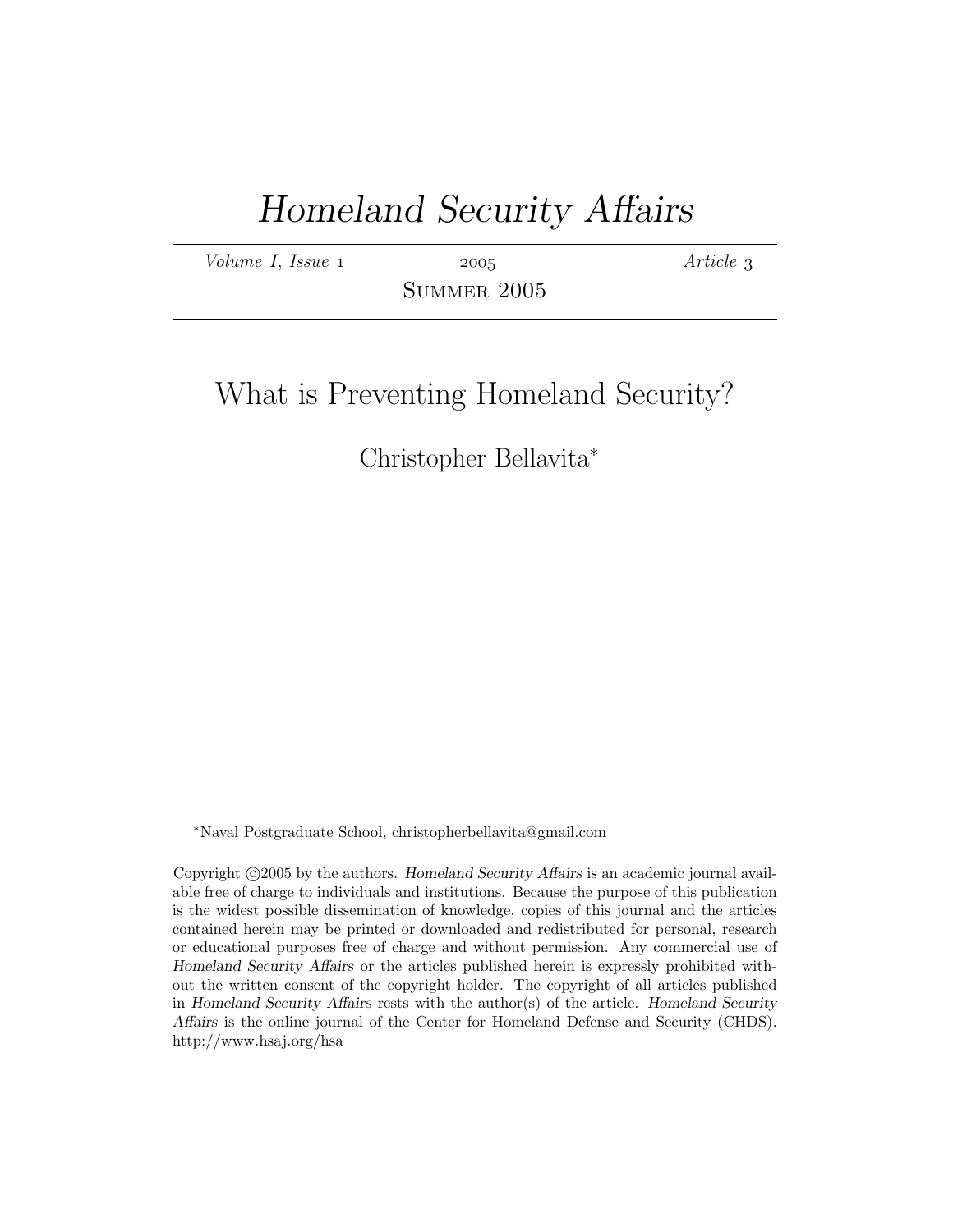# What is Preventing Homeland Security?

Christopher Bellavita

#### Abstract

Almost four years have gone by since the United States formally joined the global war on terrorism. Yet something stops us from giving as much attention to preventing terrorism as we give to preparing to respond to the next attack. One reason is a homeland security system that is designed for response rather than prevention. Three fears hamper efforts to reconfigure that system: the fear of new behaviors; the fear of imagination; and the fear of emergence. Despite these barriers, we know more about prevention than most people in Homeland Security are aware of. The Preparedness Guidelines for Homeland Security, issued in 2003 by the DHS, identifies five elements of a cohesive prevention strategy: collaboration, information sharing, threat recognition, risk management, and intervention. These *Guidelines* provide a good initial framework for effective prevention. We can continuously improve the *Guidelines* by transforming them from a proprietary to an "open source" project within the public safety community.

AUTHOR BIOGRAPHY: Christopher Bellavita teaches in the Masters Degree program at the Naval Postgraduate School in Monterey, California. An instructor with twenty years experience in security planning and operations, he serves as the Director of Academic Programs for the Center for Homeland Defense and Security. Prior to joining NPS, Dr. Bellavita was the executive director of the Utah Olympic Public Safety Command. He received his Ph.D. from the University of California, Berkeley.

KEYWORDS: bias towards response, fear of new behaviors, fear of imagination, fear of emergence, collaboration, information sharing, threat recognition, risk management, intervention, Preparedness Guidelines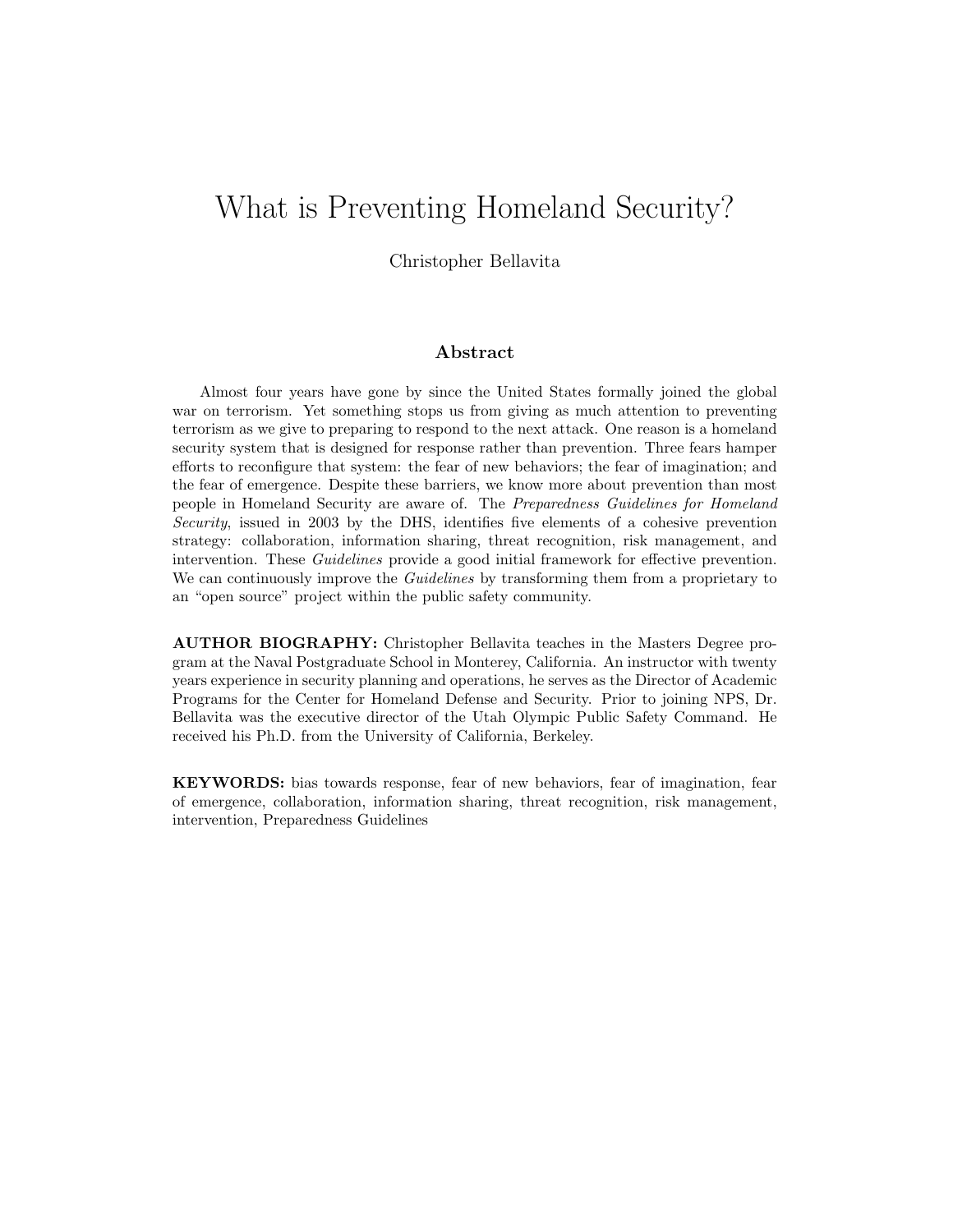*"I don't think you can win [the war on terror]." –* George W. Bush

*"He was talking about winning it in the conventional sense ... about how this is a different kind of war and we face an unconventional enemy."* – White House spokesman Scott McClellan $<sup>1</sup>$ </sup>

May 20, 2005 passed with little notice in America. It marked 1,347 days since the September  $11<sup>th</sup>$  attack. The same number of days separated December 7, 1941 from the end of the Second World War. This "different kind of war" will not end. There is no politically palatable way for a leader to say, "OK, we won. The Global War on Terror is over. Everyone go back to Green."

Like its semantic relatives the War on Drugs and the War on Poverty, the Terrorism War will last as long as there are homeland security industries, bureaucracies, and congressional committees. And an enemy. There is no war on terrorism without terrorists – considered now, under U.S. law and sentencing guidelines, as anyone whose action "appears to be intended to intimidate or coerce a civilian population."<sup>2</sup> Since a terrorist can include criminals who fly planes into buildings, detonate bombs at sporting events, set SUVs on fire, release laboratory animals, and make methamphetamines, we will never run out of terrorists.

## **PREVENTION REMAINS OUR FIRST NATIONAL PRIORITY**

Because we are in this for the long run, it is important to remember what we are trying to accomplish. The National Strategy for Homeland Security published in 2002 identifies prevention as the first of four goals. In April, 2005, Department of Homeland Security (DHS) Secretary Michael Chertoff reaffirmed the importance and priority of prevention when he told Congress our homeland security strategy was to keep terrorists "off the boards, prevent them from coming in, prevent them from shipping their stuff in, protecting our infrastructure and transportation if they do get in, and then if worse comes to worst, ... being able to respond the *[sic]* mitigate the harm."<sup>3</sup> In word, if not in deed, prevention remains our first priority.

After more time than we devoted to Word War II, how are we doing? We have not been attacked in almost four years. By the end of 2005, we will have spent about 175 billion dollars on homeland security. Information sharing, while not perfect, has dramatically improved – at least among law enforcement agencies. We have a dozen homeland security-related national strategies; fifty-plus state and territory strategies; thirteen homeland security presidential directives; and a growing mound of implementation guides, cloaked by such New Deal-sounding acronyms as NRP, NIMS, NPG, NIPP, UTL, and TCL.

On the surface, our prevention strategy is working. Look under the surface however, and one is hard pressed to identify what that prevention strategy is.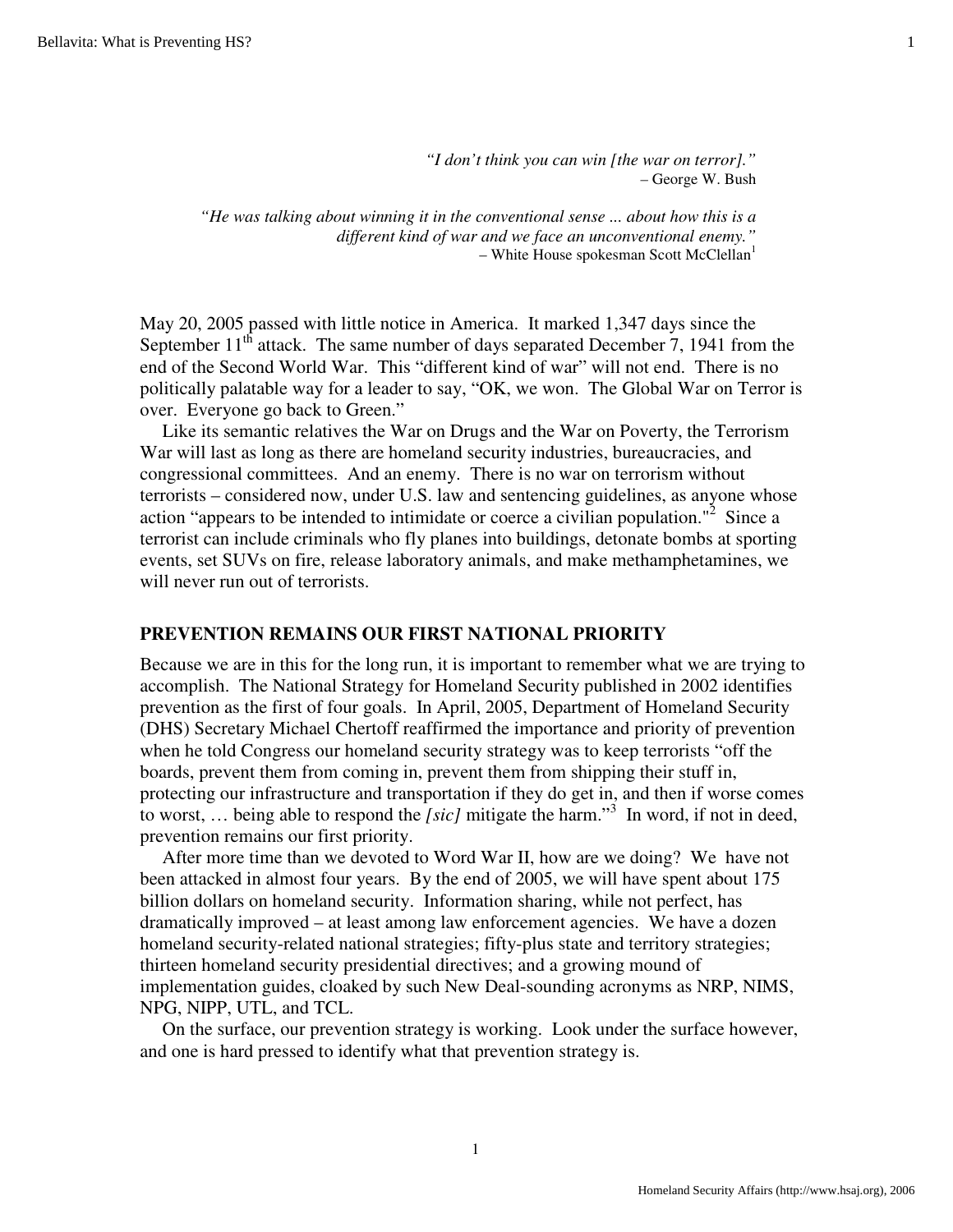### **HAS ANYONE SEEN THE TERRORISM PREVENTION PLAN?**

*The Committee is concerned that while terrorism prevention is a national priority, little is being done to create prevention expertise in our nation's first responders. This is in stark contrast to response and recovery training programs. Without a well-developed terrorism prevention plan, State and local agencies lack a key piece in the fight against terrorism.*

*–* House Appropriations Subcommittee on Homeland Security, June 2004 <sup>4</sup>

Imagine a parallel universe where World War II is still going on. There is a strategy meeting in President Roosevelt's office. The Director of the Office of Civilian Defense is speaking:

*"When the German's attack, Mr. President, here's how we'll be organized. We will use the National System for Managing Any Incident…."*

*"Wait," says the President, "First tell me how we will prevent the Germans from attacking."*

*"Well," says the Director, "our National System for Managing Any Incident has a strong prevention component. Everyone will work together and share information. But once we're attacked…."*

*"Stop. How do we prevent the attack in the first place?"*

*"Mr. President," says the Director, "You'll recall we have a National Response Plan, and…."*

*"I don't want to respond," says the President. "I want to prevent."*

*"The country has not been attacked since December 7<sup>th</sup>, Mr. President. And the Germans have never attacked our homeland. Our plans are working."*

Almost four years have gone by since the nation formally joined the global war on terrorism. Yet something still is preventing us from giving as much – if not more – attention to prevention as we give to preparing to respond to the next attack.

One reason is money. The political economy of homeland security is biased toward response. A lot of money has been made selling equipment and services to first responders. There is a much more limited economic market for prevention. We do not know how much we are spending on prevention because we do not yet have a common understanding of what we do when we are preventing terrorism.

The Homeland Security Appropriations Subcommittee quotation, above, alluded to a "terrorism prevention plan." What is that? Where is it? Why is it taking so long to put together? What is preventing homeland security from preventing terrorism?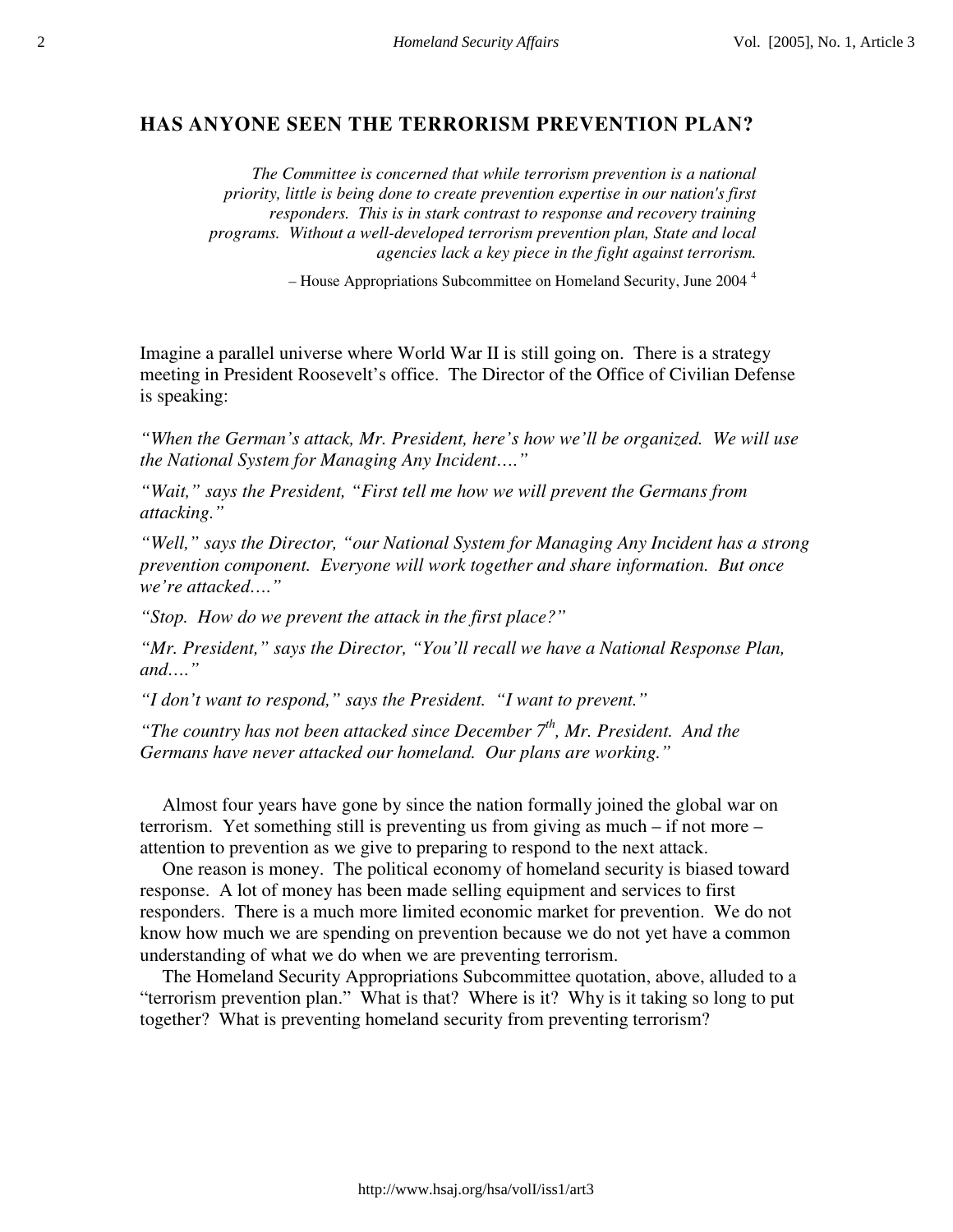#### **IT IS THE SYSTEM, NOT THE PEOPLE**

*"We've got to have a prevention strategy that is focused on finding those terrorists before they act. Very little, I will hasten to add, of what the Department of Homeland Security spends its money on these days is devoted to what ought to be a high priority. We've got to reconfigure in order to do that."*<sup>5</sup>

– Christopher Cox, [Former] Chairman of House Committee on Homeland Security

It would be completely erroneous to say we do not have comprehensive national or local prevention plans because no one wants them. It would be foolish to blame any person or institution for the failure to make prevention the first priority in more than name only. There are many people at all levels of government who take with heart attack seriousness the prevention mission. But we have been at this longer than WWII, and we still do not have a cohesive – or articulated – national prevention strategy. Something is wrong.

Edwards Deming, the continuous improvement authority, used to say, "We are being ruined by the best efforts of people who are doing the wrong thing." To Deming, systems rather than people were the problem. "All that happens comes from the system, not the workers...," he said. "It's absolutely frightening, ... just frightening."<sup>6</sup>

The same dynamic is festering in homeland security: the best efforts of the best people are being applied to the wrong things. As Christopher Cox, former Chairman of the House Committee on Homeland Security suggests, the homeland security system is not designed to support prevention as its first priority. It is designed to respond. It is leadership's job to reconfigure the homeland security system, to make the system's outputs conform to the priorities of our national strategy.

"Reconfiguring the system" does not mean simply reorganizing the Department of Homeland Security. A secure homeland is the outcome of national, state, local, private sector and citizen activities. It is not the sole responsibility of any national, state or local agency.

Deming argued for the preeminence of process. If you understand system processes, he said, you can figure out what needs to be done to continuously improve that system. Before trying to redesign the entire homeland security apparatus, however, it may be helpful to examine three systemic fears that get in the way of discovering how the activities of that system – the process – can match the espoused priority of prevention. They are the fear of new behavior, the fear of imagination, and the fear of emergence.

# **THE FEAR OF NEW BEHAVIOR**

In late 2004, public safety executives from a mid western state participated in a homeland security tabletop exercise. The first scenario was designed to stimulate conversation about how to prevent a potential attack from happening. The discussion was low energy and uninspired. Participants were unsure how to talk about prevention.

But then an attack scenario was presented. The exercise moved into response and recovery. Participants became animated. They talked faster, had more detailed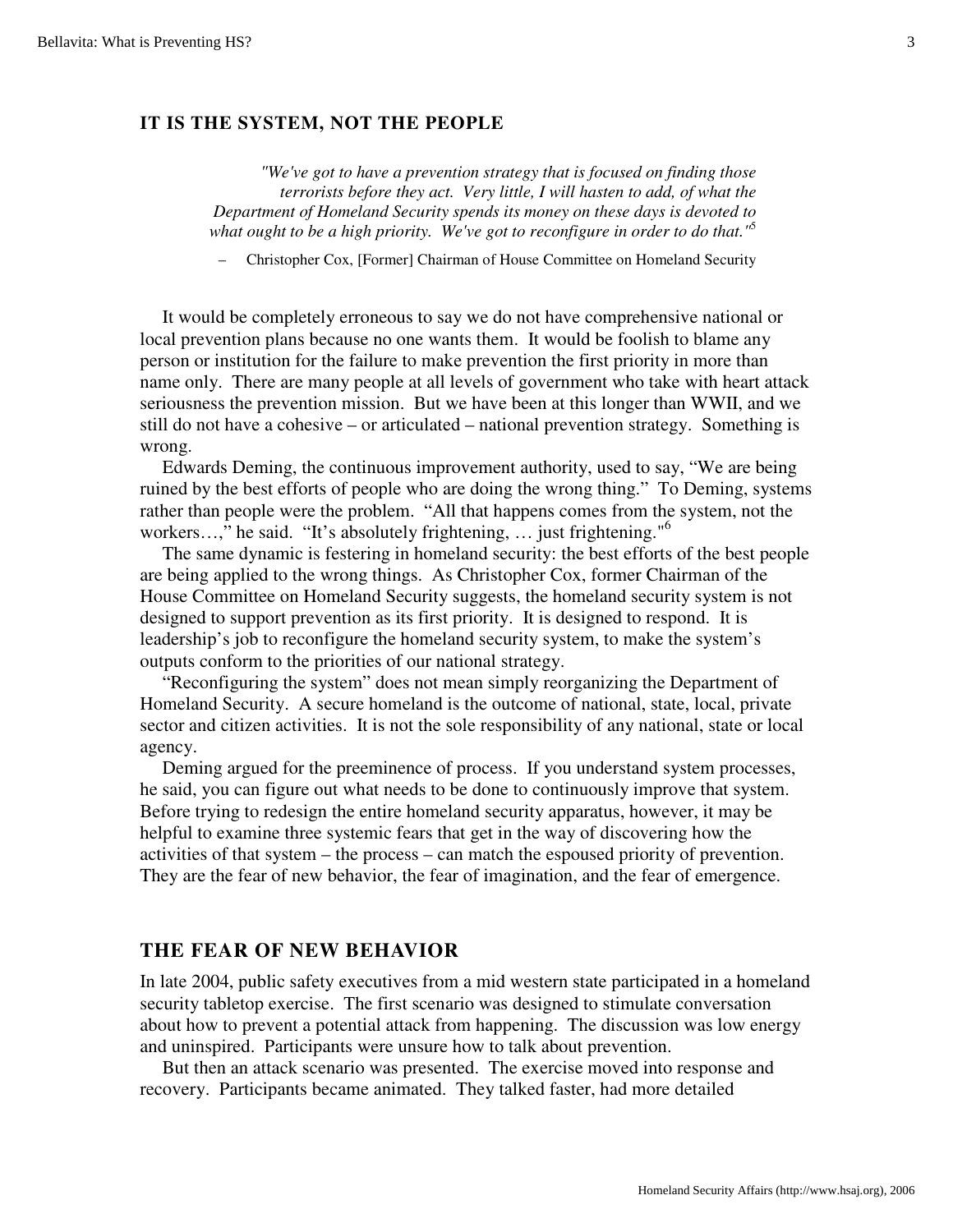knowledge, and were professionally confident. They demonstrated they knew what to do once an incident has happened.

The same pattern was repeated in more than a dozen similar state homeland security exercises: people participating in the exercises could not grab hold of "prevention" with the same emotion they poured into "response." The reason? The public safety leaders had a lot of experience responding to critical incidents. They had practically no experience sharing at least awareness that they were doing prevention.

#### **New Roles, New Behaviors**

Preventing terrorism is a new role for public safety agencies. They are used to responding to daily emergencies, not stopping acts of war. As a generalization, one can say they tend to avoid prevention because they already know how to do response. It is partially a learning problem. Adults and organizations prefer doing things they already know how to do – even if that means redefining the "new" so it looks like the old; hence the demand for new and better response equipment – whether or not it can be used or maintained.

The United States has the world's best disaster response system. With the possible exception of a wide scale biological or cyber attack, we can meet the challenge of any incident – no matter how horrendous. That does not mean we have finished improving our response system. But continuing to make response our de facto priority is like searching for lost car keys under a street light because the light is better there. We know much less about how to prevent. It is in this Terra Incognito we can make the most progress expanding our capability to secure the homeland.

#### **We have a Roadmap for Prevention**

While prevention may be a new public safety idea, we know more than most people in homeland security are aware of. In 2003, the DHS issued *Preparedness Guidelines for Homeland Security*. The *Guidelines* have three features that make it unique among the paniculated documents produced since September 11th. It was built from the ground up by first preventers. It was vetted by first preventers. It gave other public safety professionals practical advice about how to prevent terrorism. For some reason, the *Guidelines* are also largely unknown in the homeland security community.

The *Guidelines* identifies five elements of a prevention strategy: collaboration, information sharing, threat recognition, risk management, and intervention. Each of these elements is further divided into specific activities that support the prevention strategy. The two core elements of those *Guidelines* – collaboration and information sharing – cost comparatively little in monetary terms. They mostly require people, organizations and professions to change their attitudes and behaviors. The core elements work only when there is a committed effort to change. Their success is more a function of sociology than technology.

The *Guidelines* can be a foundation for developing local prevention plans. Some jurisdictions – in Kansas City, KA and Frederick County, MD, for example – have already used the *Guidelines* this way.

The *Guidelines* also can help with the thorny problem of how to measure prevention. The prevention activities included within each of the five elements are empirically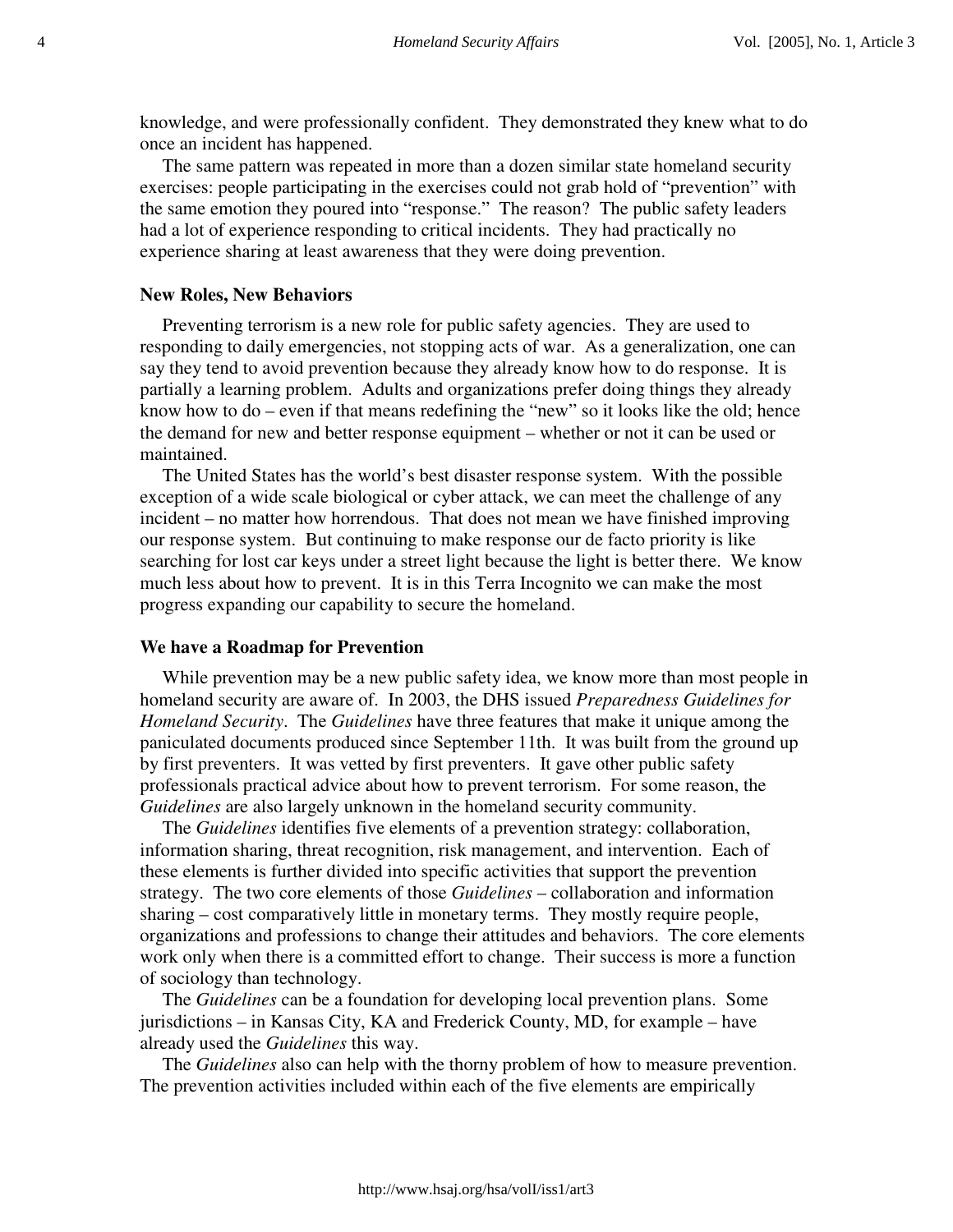derived proxies for prevention. If the elements are present and working effectively in a jurisdiction, there is a greater likelihood a process is in place to prevent terrorism.

The *Prevention Guidelines* – or something similar – are as important to homeland security as the National Incident Management System (NIMS). The national government threatens to withhold funds to jurisdictions that are not "NIMS compliant." If prevention is so important, the Grant Threat strategy could be extended to agencies – and the private sector (perhaps with what amounts to a tax penalty) – that are not "prevention compliant." The *Prevention Guidelines* make concrete what it means to prevent terrorism.

### **THE FEAR OF IMAGINATION**

The 9/11 Commission Report cited the failure of imagination as one of four failures revealed by the attack. The post 9/11 spending hemorrhage has fertilized imaginative technology – although there is no evidence the absence of technology contributed significantly to the September attacks. At the national level, there have been no especially imaginative innovations in policy, strategy or how we are organized to prevent terrorism. The NIMS is a modification of a thirty-year-old template for responding to emergencies. The lackluster "Vision for the National Preparedness Goal" reads like a "what-not-to-do" example in a government writing class. Merging 22 agencies into one is – although on a major league scale – a traditional organizational response to not knowing for sure what to do.

If this truly is, as presidential spokesman Scott McClellan asserts, "a different kind of war," we are still fighting it with old ideas, old structures, and old methods. Four years and counting. Where is the imagination that the 9/11 Commission called for? Here are two ideas: confront the American people with the reality of what terrorism can do to our society, and use free market ideas to predict the risk of specific attacks.

### **"… nameless, unreasoning, unjustified terror"**

Prevention has to mean more than just stopping attacks. It also ought to mean preventing terrorists from achieving the goals their attacks are meant to accomplish. How would Americans react economically, politically, and socially if twenty suicide bombs went off within the same hour in shopping malls all over the country? What if smallpox starts to show up? Or if transit systems in our cities are attacked like London's or Madrid's? What if car bombs start detonating in American cities with the frequency they explode in Iraq? What happens if an airplane is shot down as it takes off from an American airport?

It would cost about 40 billion dollars to install missile defense systems on the nation's commercial air fleet over the next two decades to protect against shoulder fired missile attacks. Experts are split over the likelihood of such an attack. But there is general agreement that the central justification for even considering such an expenditure is because "of the enormous economic consequences that would result if the public were to lose confidence in flying.<sup>7</sup>" The terrorist target is not the airplane, or the mall, or the subway. Bin Laden has made his goal clear. The target is our economy: "We bled Russia for ten years until it went bankrupt and was forced to withdraw in defeat…. We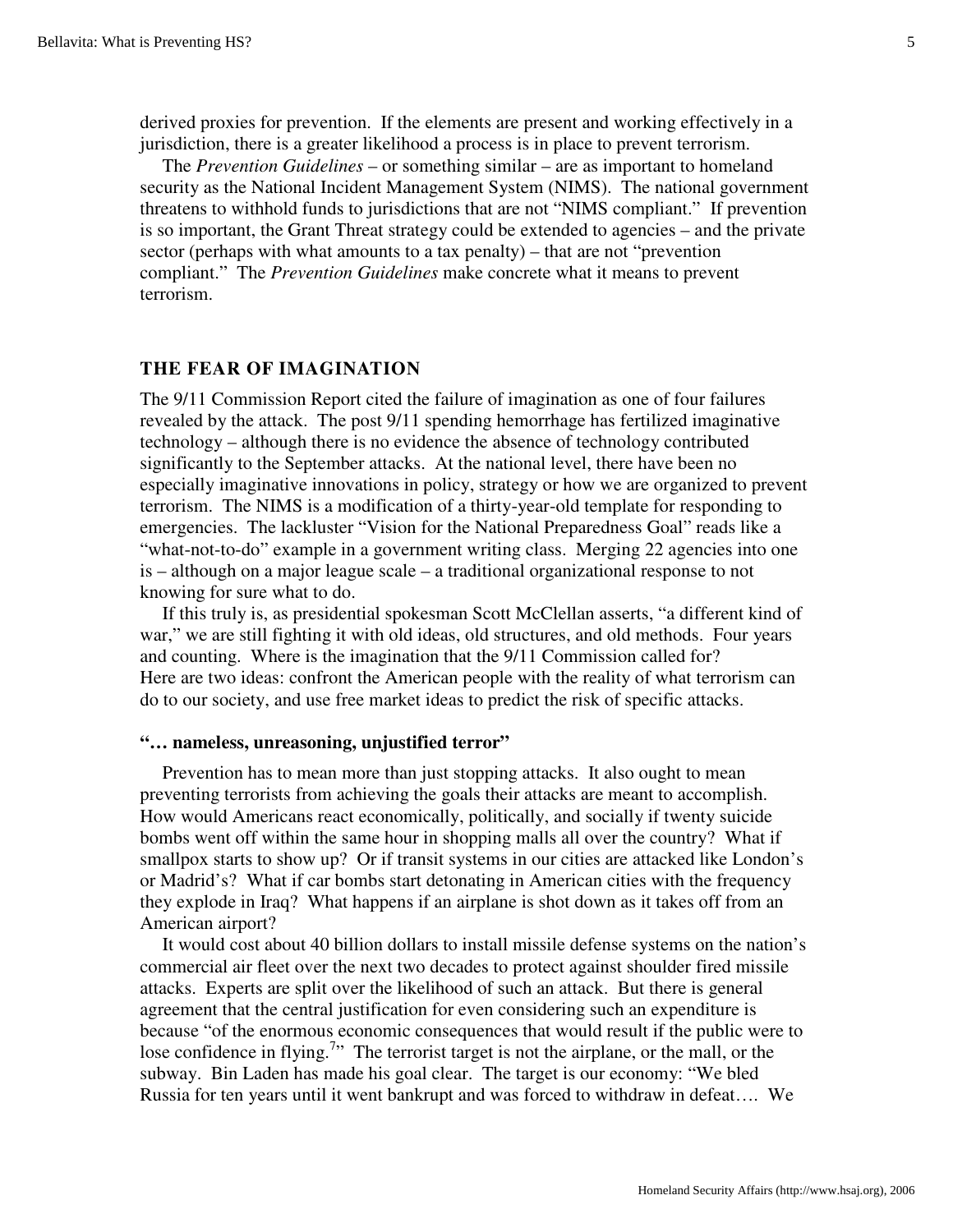are continuing in the same policy to make America bleed profusely to the point of bankruptcy."<sup>8</sup>

Thomas J. Housel and Arthur H. Bell argue, in "Limiting the Impact of Terrorist Acts: Accessing the Wisdom Base of a Hardened U.S. Populace," that the American people are insufficiently prepared to prevent the economic and social disruption such an attack would create.<sup>9</sup> History teaches that people as well as critical infrastructure can be hardened against terror. If the enemy wants to wreck our economy by making people afraid to take the subway or go to malls, part of our approach to prevention should be to undercut the power of the terrorist strategy by toughening people against what is likely to happen again in our lifetime. If we are in a real, not a symbolic, war, men and women and children will die. Trying to protect Americans from that truth – as we do with the casualties of the Iraq war – eviscerates one of the fundamental weapons in our prevention arsenal.

Stephen Flynn suggests we are in a "phony war" period similar to the eight months after the Germans invaded Poland in September 1939. Read or listen to what Winston Churchill told the British people: "I have nothing to offer but blood, toil, tears and sweat." His prediction was correct, but the residents of London went on with their lives in spite of daily Luftwaffe air raids. Compare that to the fuzzy way we have prepared American citizens for the next attack – and for what they can do about helping to prevent the attack and – more importantly – the consequences of an attack.

### **Placing Bets on the Second Attack**

The most imaginative strategic idea for fighting terrorism we have so far seen was the Policy Analysis Market (PAM), incorrectly known as "terrorism futures." It was designed to use speculative markets to forecast geopolitical trends. People who did not know what they were talking about perceived it as a way to bet on terrorist attacks.<sup>10</sup> The PAM was an effort to create decision markets about the potential consequences of policy actions. It was premised on the assumption that markets are efficient and effective aggregators of information. Empirically, markets do a better job of assessing risks than reports or experts. It does not get much more American than calling on free market concepts to help prevent terrorism.

But what a ruckus this new idea caused. It was cancelled one day after the project came to the attention of the mainstream press. One might debate the pros and cons of decision markets as a way to look at prevention policies. But that debate never happened. Do we have such a surplus of ideas that we are incapable of withholding judgment long enough to listen to what the idea is before it is killed? What other innovative ideas about policy, strategy, and organization have been blocked by homeland security mind guards?

If public sector decision markets prove to be an advance on our current policymaking capabilities, homeland security will eventually adopt them. But who knows how much time will go by – how many questionable decisions made – before then. In theory, some of the initial stakeholder confusions and disagreements over NIMS, the Target Capabilities List, and other DHS efforts could have been minimized if decision futures markets would have been encouraged to weigh in. But we will never know.

The larger problem is not how the DHS writes rules. It is a system-wide bias against imagination. This can be addressed, in theory, by a commitment to "seek first to understand" ideas before killing them. Perhaps a small reserve of seed funds could be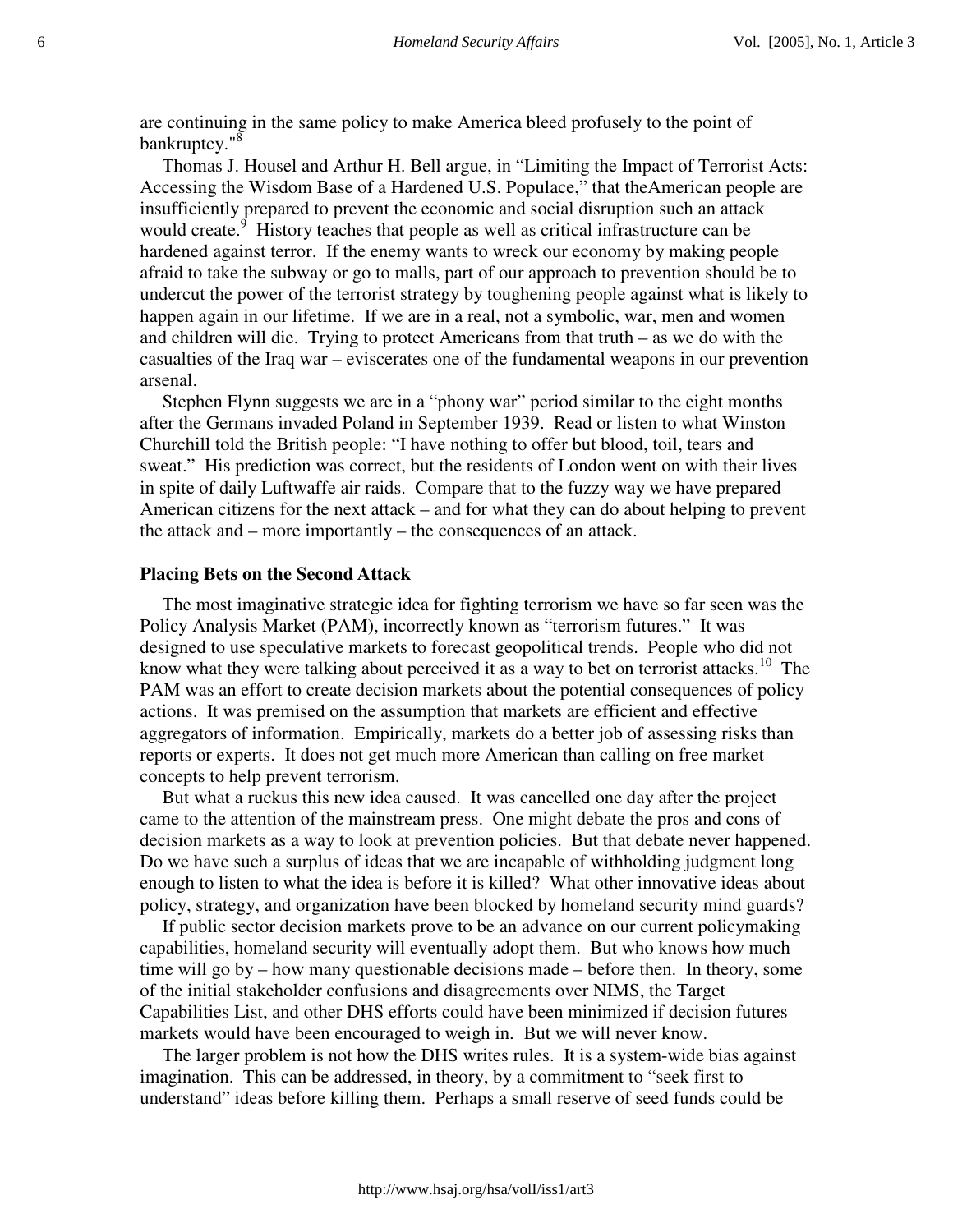used for "imagination grants." These would be provided to communities, states, the private sector, and national government agencies – anyone who has an inventive and intellectually plausible idea about how to expand our capacity to prevent terrorism.<sup>11</sup>

The 9/11 Commission called for institutionalizing imagination. That has not yet been done. It needs to be.

#### **THE FEAR OF EMERGENCE**

*During the past three years, many federal agencies … have made efforts to secure input and comments from the state, tribal, and local public safety community. Unfortunately, these efforts are too often limited to participation in advisory panels and working groups that have little impact on policy development and instead are relegated to the role of providing post-development comments on completed, or nearly completed, policy proposals. Consequently, the ability of state, tribal, and local law enforcement to truly influence policy has been minimized.12*

The third fear is the dread of what happens if you stop trying to control everything. It is based on a proposition demonstrated by experience time and again: control is not a property of complex human systems. The social, political, and economic world is not a product of control. It is the resultant of an emergent, self-organizing process.<sup>13</sup> That does not mean homeland security professionals play no role in shaping the system. But they are partners, not controllers. Homeland security leaders can benefit from transforming their thinking from a hierarchical to a network mindset.

Envision the textbook pyramid of "How Our Government Works:" the national government is on top, telling the states what to do to the cities and counties. Using the relatively new policy mechanism of the "presidential law," otherwise known as Homeland Security Presidential Directives (HSPD), the national government now tells states and cities what they need to do to secure the homeland. States and cities have allowed this to happen for a variety of reasons – ranging from the perception that homeland security is little more than a way to get grant funds, to the authentic belief that it is the national government's job to set the homeland security agenda.

The national government, partly through default, partly through arrogance, and partly because of the career history of institutional leaders, has welcomed the opportunity to decide what is best for homeland security. Most homeland security guidance documents are the product of this hierarchical mentality. From the National Strategy through the HSPDs and the follow-on suite of implementation documents, the national government has been telling its subordinate units what to do.

Because this is the 21st century, however, it is symbolically necessary to get "input from the locals." But as recent reports from the International Association of Chiefs of Police, the Government Accountability Office, and the Congressional Research Service indicate, the well-meaning efforts at inclusion are largely unconvincing to those on the frontlines of homeland security.<sup>14</sup>

The dominant metaphor driving homeland security aspirations is "the well-oiled machine," steered by an informed central authority. It is based on the theory that if all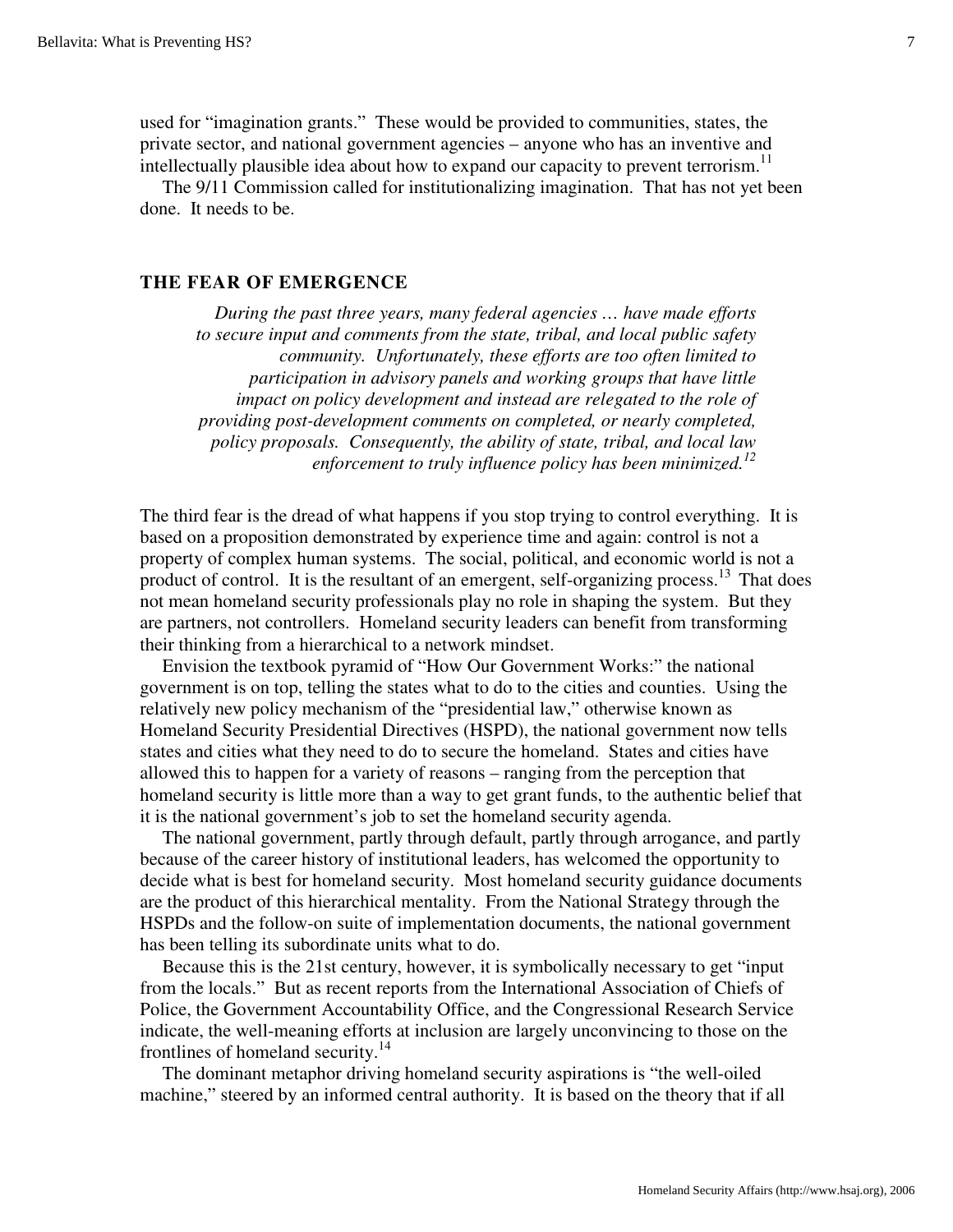the parts – states, cities, private sector, citizens, and the national government agencies – are operating from the same design (e.g., the NPG, NRP, NIMS, TCL, and so on) we will have one integrated system that will achieve the national homeland security strategy.

There are two problems with the metaphor and with the behavior it encapsulates. First, the machine is not designed to do what it should do: prevent terrorism. It is designed predominantly to create and follow rules, and to spend money for response. Second, the exclusionary faith in hierarchy and control sustains a societal vulnerability our enemy has already exploited.

The enemy is networked. We are too, although we could get much better at it.<sup>15</sup> Most people in homeland security know that the way things really get done is through personal networks. But we still talk and act as if a smoothly functioning hierarchy ought to be our goal; blindly maintaining this almost-vestigial twentieth century idea gets in the way of preventing terrorism.

DHS policy says that money should go directly to states, to then be distributed to cities. Politically powerful communities have found ways of effectively bypassing states and going directly to DHS, at times via Congress, at other times by creating the right relationships with DHS and other agency leaders. Funding is as much the product of networks, as of hierarchies.

Review the collection of recent state homeland security plans.<sup>16</sup> Many of these plans were spurred by rather explicit DHS grant guidance. Yet there is extraordinarily wide variation in the plans. The best explanation for why plans were written as they were rests in understanding the network of people and agencies responsible for the plan, not the guidance from the national government.

Monitor how states and cities and counties will implement NIMS. For some communities, NIMS represents a modest extension of what they already are doing. For others it represents a welcome lever to get all agencies to use the incident management system. For still others, it represents yet another intrusive mandate to be worked around. One can predict that the future of NIMS will be the resultant of the same network processes that helped to shape the funding and the planning profiles. It will not be controlled by the national government – not because control is or is not a good idea, but because control is not a property of a complex human system like homeland security.

This is not an argument to eliminate hierarchy. It is a suggestion that since the present system is having such a difficult time pursuing prevention, try something different. Instead of struggling to control what happens in homeland security, use the power of selforganization to see what it can contribute to expanding our prevention capabilities. Use the creativity of communities, states, the private sector, and homeland security professional associations to evolve the next iteration of the *Prevention Guidelines.* Here is how that might work.

First the theory: Many DHS documents talk about the need for policies and strategies to "evolve" as time goes by.<sup>17</sup> "Evolve" is in quotes to emphasize that it has a meaning beyond the general one of "change." From a theoretical perspective, the evolutionary process is quite specific: it includes variation, selection, and reproduction.<sup>18</sup> The first requirement is for variation. The homeland security system already has lots of that – in spite of efforts to minimize unplanned variation. Another word for "selection" is "best practices" (or, more accurately, "smart practices"<sup>19</sup>). If there is an effective process for sharing smart prevention practices, it is informal and underground. It is possible to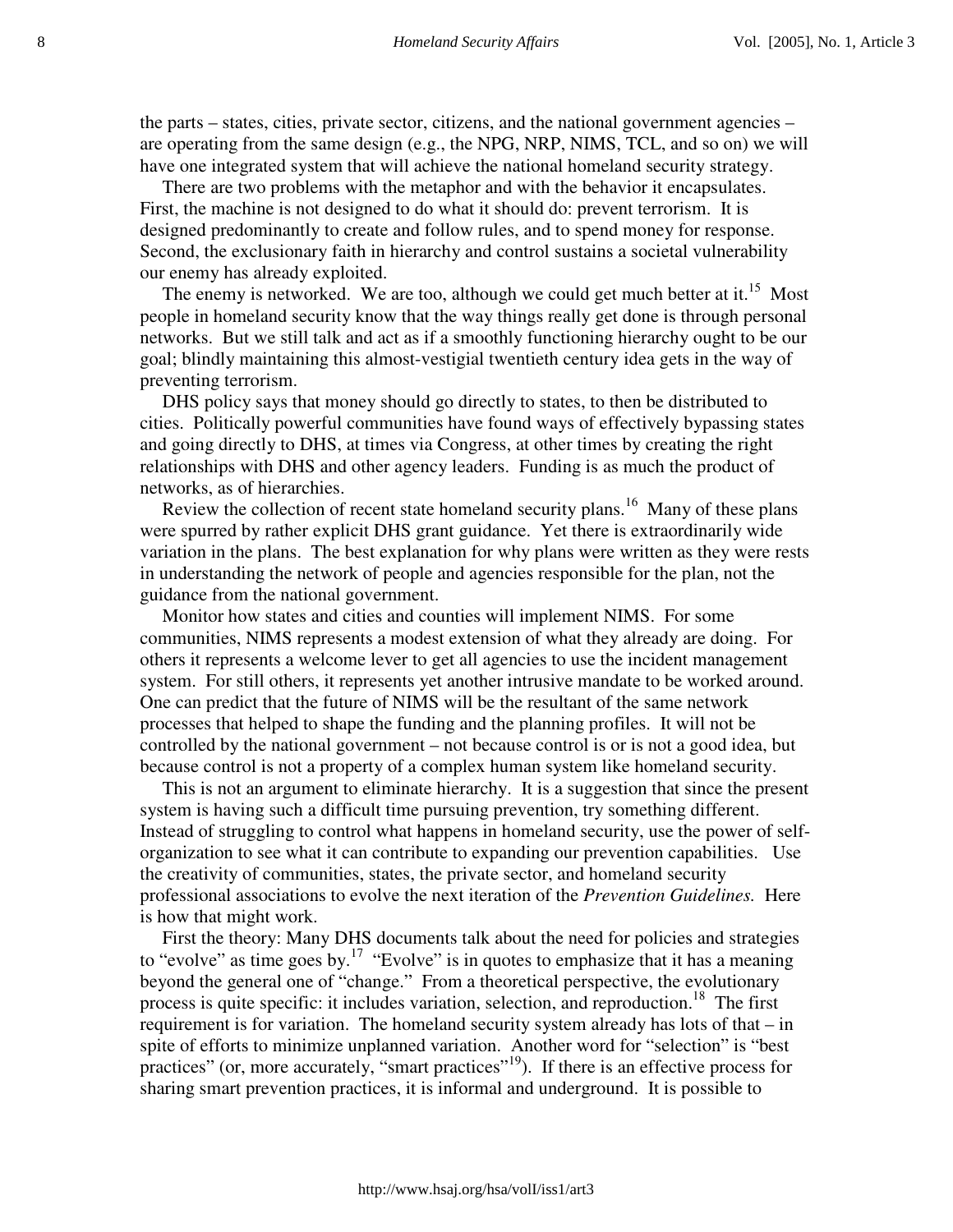develop a mechanism – beyond the DHS Lessons Learned website (www.llis.gov) – that targets a specific set of prevention ideas for possible selection by agencies willing to experiment. The next step is for jurisdictions to adopt – or reproduce – particular smart practices that do work in their environment. This is a naturalist rather than a mechanical model. It is relying on intelligent, co-evolution rather than on intelligent design by committee.

Now the practice: The co-evolutionary approach does not require developing any new implementation strategy. Instead, it represents taking the blinders away to see what is actually happening – networks are organizing homeland security, not hierarchies – and then cooperating with the reality of how things happen, rather than remaining faithful to an ideal about controlling complexity.

Possibly the best example of co-evolution in homeland security is fusion centers. They were not mandated. It just seemed like a good idea that agencies with something to contribute to situation awareness ought to talk with each other. That "variation" of the pre 9/11 compartmentalized intelligence structure was voluntarily selected and voluntarily reproduced by other states and communities. $^{20}$ 

The target for the self-organizing experiment would be the DHS *Prevention Guidelines.* The 2003 *Guidelines* are not the last word in prevention. They need to be continuously improved as we learn more about what works. In early 2005, a draft Version 2 of the *Guidelines* was released by DHS – but then subsequently withdrawn. The DHS Lessons Learned web site could post the *Guidelines* as a "wiki" to allow broad input into the continuous improvement of what works in prevention.<sup>21</sup>

The idea is to make the *Prevention Guidelines* an "open source" rather than a proprietary project within the public safety community. It is analogous to the development of the Linux computer operating system, where "Given enough eyeballs, all bugs are shallow".22 We should foster as much variation of the *Prevention Guidelines* as possible. Individual agencies would be encouraged to take the guidelines, adapt them to their jurisdiction, and add what they learn to the *Guidelines*. 23 Let the public safety market of ideas determine what can be done at state and local levels to prevent terrorism.

There have been endless documents produced by committees working inside cathedrals of homeland security orthodoxy. Let us discover if the revised guidelines for preventing terrorism can organize itself, using the wisdom of the "great babbling bazaar of differing agendas and approaches" that makes up homeland security. $^{24}$ 

<sup>&</sup>lt;sup>1</sup> Julian Borger, "President admits war on terror cannot be won," *The Guardian*, August 31, 2004. http://www.guardian.co.uk/international/story/0,,1293965,00.html [Accessed May 15, 2005]

 $\sqrt[2]{U.S.}$  Code: Title 18, Part I, Chapter 113b, Sec. 2331. See also, George Bush, Executive Order 13224, September 24, 2001. 3 Testimony by Secretary Michael Chertoff before the House Homeland Security Committee, Washington,

D.C., April 13, 2005. Accessed June 12, 2005 at http://www.dhs.gov/dhspublic/display?content=4460

Committee Report accompanying the *Department Of Homeland Security Appropriations Bill, 2005,* H.R. 4567. http://thomas.loc.gov/cgi-bin/cpquery/T?&report=hr541&dbname=cp108& [Accessed June 12, 2005]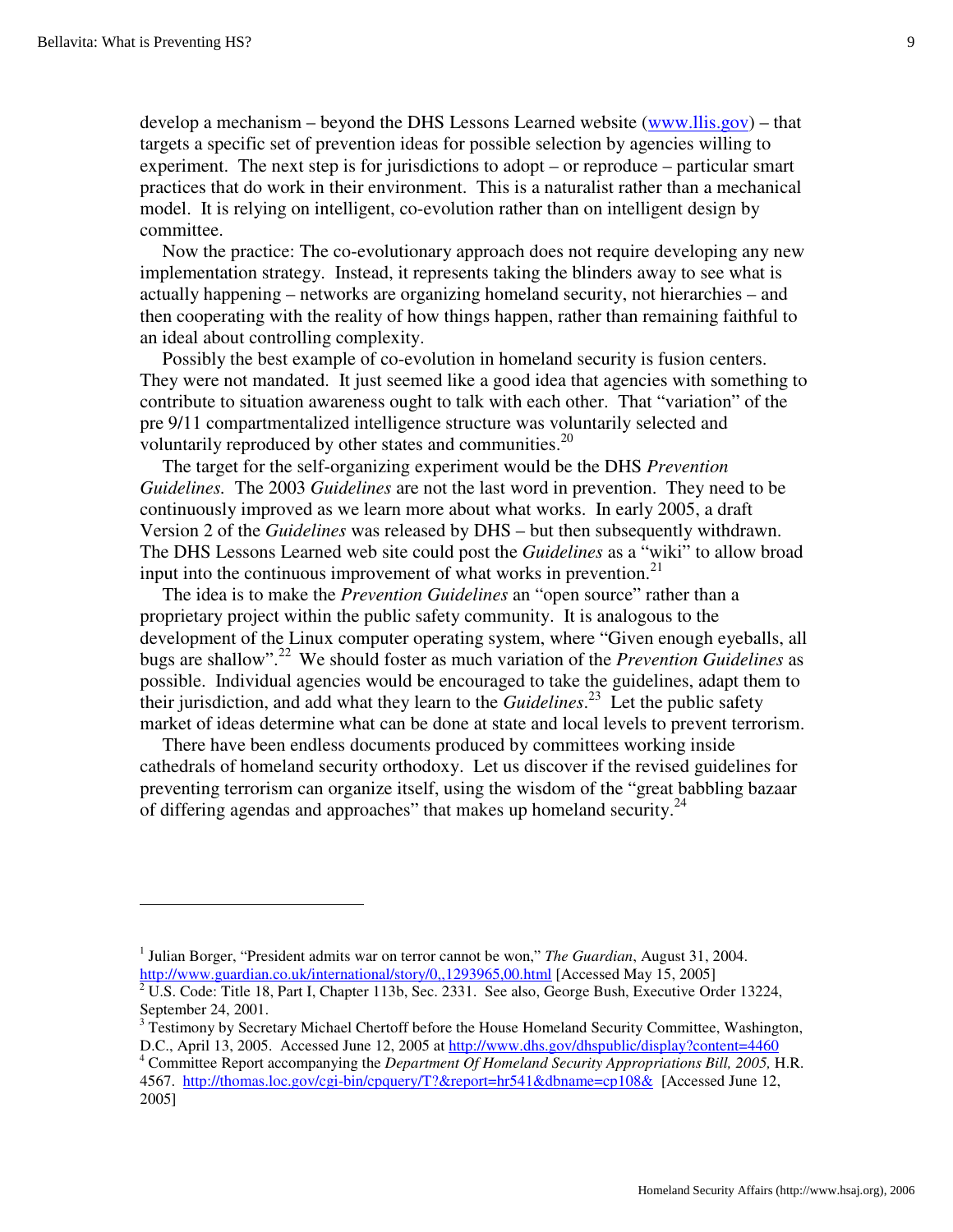5 Chris Strom, "Lawmaker challenges companies to develop anti-terror technology," *Daily Brief*, Govexec.com, May 25, 2005. http://www.govexec.com/dailyfed/0505/052505c1.htm [Accessed May 27, 2005]

<sup>6</sup> Carla Lazzaresche, "In Endless Pursuit: A Hero in Japan, Deming Continues His Quest for Quality at Home," *Los Angeles Times*, December 5, 1993. <sup>7</sup>

<sup>7</sup> Eric Lipton, "U.S. Is Set to Test Missile Defenses Aboard Airlines," *New York Times*, May 29, 2005.<br>http://www.nytimes.com/2005/05/29/national/29missiles.html [Accessed June 1, 2005]

<sup>8</sup> Gal Luft, "Al Qaeda's economic war against the United States," *Energy Security*, January 24, 2005.

http://www.iags.org/n0124052.html [Accessed May 28, 2005]<br><sup>9</sup> Thomas J. Housel and Arthur H. Bell, "Limiting the Impact of Terrorist Acts: Accessing the Wisdom

Base of a Hardened U.S. Populace," March 2005 (unpublished).<br><sup>10</sup> Robin Hanson, "The Informed Press Favored the Policy Analysis Market," Department of Economics, George Mason University, May 5, 2005. http://hanson.gmu.edu/policyanalysismarket.html [Accessed May 19, 2005] 11 Imagination grants would not duplicate the goals of the Homeland Security Centers of Excellence

program. They would, instead, be short-term, small budget expenditures designed to support a skunk works type exploration of innovative ideas. For an example of a prevention-related idea worth exploring through an imagination grant, see the discussion of using "smart mobs" for homeland security at http://www.techcentralstation.com/021403A.html, and

http://stephensonstrategies.com/stories/2004/09/29/10pointPlanToMakeSecurityM.html. Smart mobs are groups that use technology to behave intelligently or efficiently. Smart mobs could be used to augment public safety eyes and ears on transportation systems, at major events, and other public sites.

<sup>12</sup> International Association of Chiefs of Police, "From Hometown Security to Homeland Security," May

17, 2005:5-6. 13 Steven Johnson, *Emergence* (New York: Touchstone, 2001) and Albert-Laszlo Barabasi, *Linked*

<sup>14</sup>International Association of Chiefs of Police, "From Hometown Security to Homeland Security," May 17, 2005. Congressional Research Service, "The National Preparedness System: Issues in the 109th

Congress," March 10, 2005: 29- 30. U.S. Government Accountability Office, "Homeland Security: Much is Being Done to Protect Agriculture from a Terrorist Attack, but Important Challenges Remain," GAO report GAO-05-214 (Washington: March 8, 2005): 47- 48.

15 John Arquilla, David Ronfeldt (eds.), *Networks and Netwars: The Future of Terror, Crime, and Militancy* (RAND, 2001).

<sup>16</sup> For examples, see the Memorial Institute for the Prevention of Terrorism collection of state homeland security strategies at http://www.mipt.org/State-Homeland-Security-Plans.asp. Some have noted that many of the "plans" seem to be more concerned with how money will be spent than with what the state's homeland security strategy will be.

<sup>17</sup> *The Interim National Infrastructure Protection Plan* (Department of Homeland Security, February 2005), for example, talks about evolution more than a dozen times.

<sup>18</sup> For a review of the argument linking evolutionary theory to contemporary organizational issues, see Lawrence and Nohria, *Driven: How Human Nature Shapes our Choices* (Jossey-Bass, 2002).

19 For the significant difference between best practices and smart practices, see Bardach, *A Practical Guide* 

*for Policy Analysis* (Chatham House, 2000).<br><sup>20</sup> As of June 2005, six states had working fusion centers; another dozen states were in the process of developing them. See National Governor's Association, "Intelligence Fusion Center TA Request," June 2005 for a status report on state involvement with fusion centers. For another example of a multi-agency approach to collaboration that emerged from need rather than edict, see the Pasadena, Texas police

department's Community Defense Unit, at http://www.ci.pasadena.tx.us/police/operations/CDU/CDU.htm. <sup>21</sup> Wiki is an abbreviation for "What I Know Is." Wiki is a process that is used in collaborative networks on a website (or other hypertext document collection) that allows users to add content, but also allows anyone to edit the content.